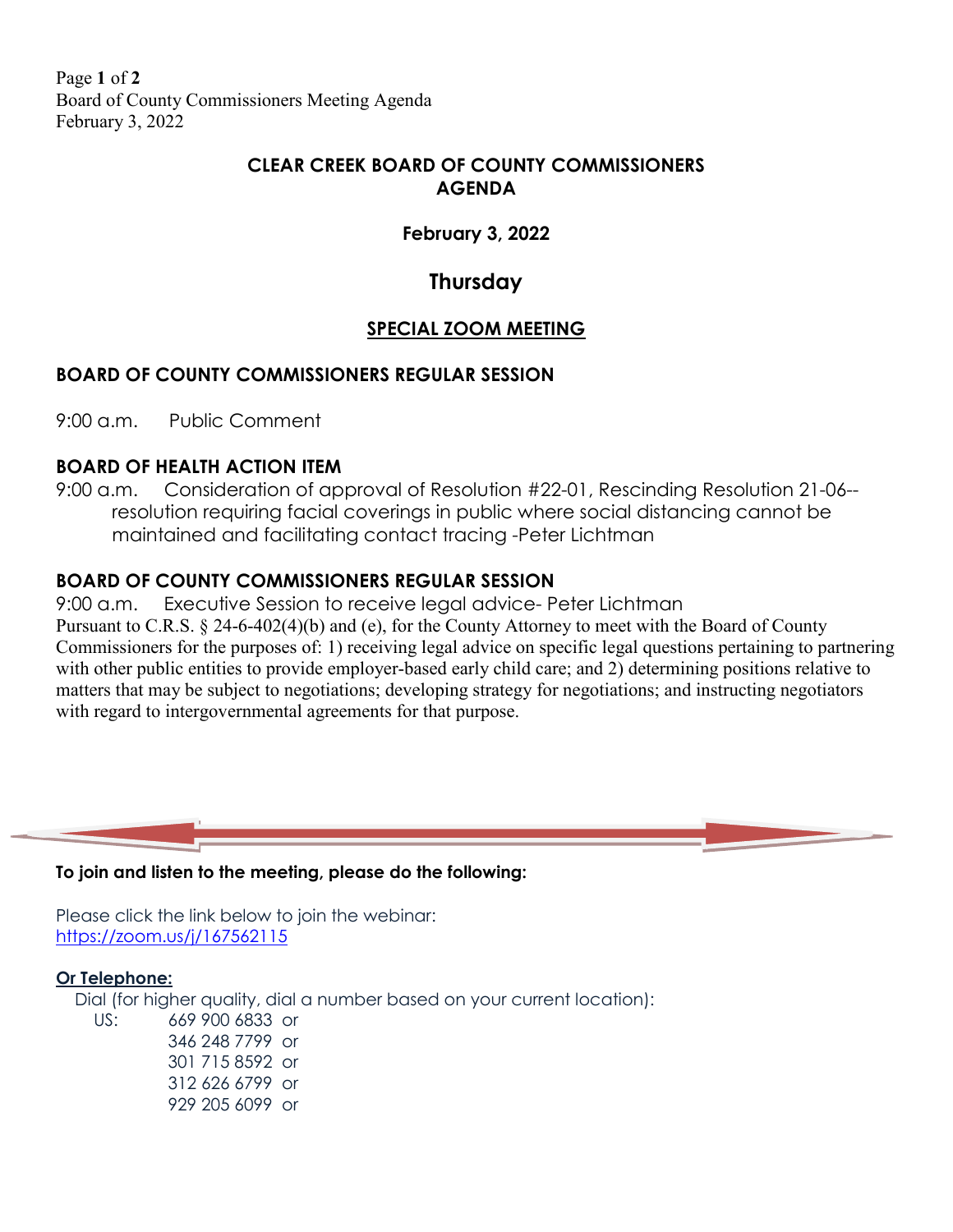Page **2** of **2** Board of County Commissioners Meeting Agenda February 3, 2022

#### 253 215 8782  **Webinar ID: 167 562 115**

Or iPhone one-tap :

 US: 669-900-6833,,167562115# or 346-248-7799,,167562115#

We are also streaming live via:

<https://www.facebook.com/Clear-Creek-County-Colorado-130701711250/>

OR **Stream live on KYGT at: [www.clearcreekradio.com](http://www.clearcreekradio.com/) OR On your local radio: 102.7 FM or 103.9 FM**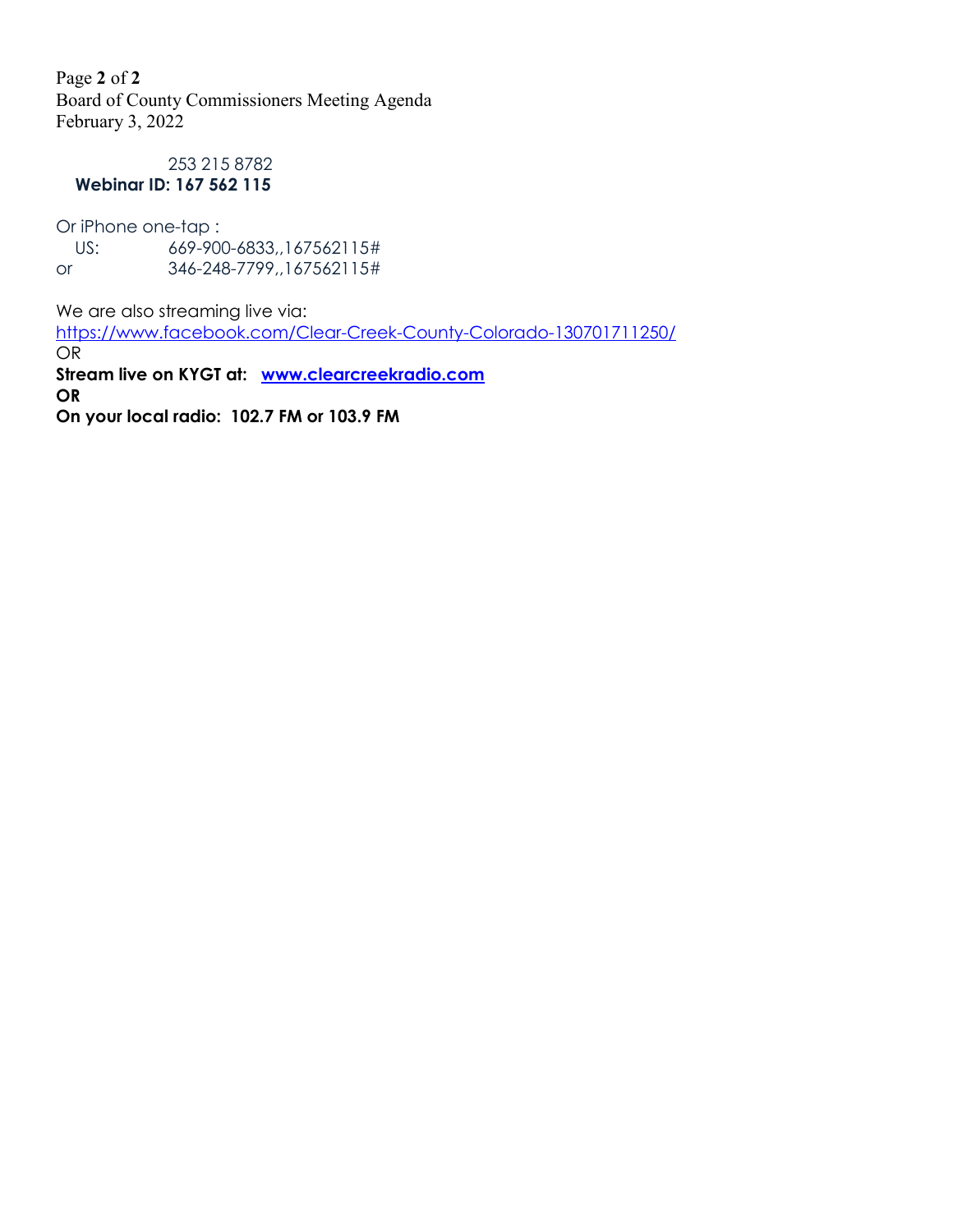#### **CLEAR CREEK COUNTY BOARD OF HEALTH RESOLUTION 22-01**

#### **RESOLUTION RESCINDING RESOLUTION 21-06**

#### **February 3, 2022**

#### **FINDINGS**

Whereas, the Clear Creek County Board of Health ("BOH") has public health jurisdiction over Clear Creek County, including all cities and towns therein. In furtherance of its jurisdiction, BOH has the power and duty to investigate and control the causes of epidemic or communicable diseases and conditions affecting the public health within Clear Creek County; and

Whereas, on July 2, 2020, the BOH, through adoption of Resolution 20-04, issued a Standing Public Health Order Requiring Facial Coverings in Public Where Social Distancing Cannot be Maintained ("Standing Order"); and

Whereas, on September 20, 2020, the BOH, through adoption of Resolution 20-06, amended the Standing Order to add language facilitating contact tracing (case and outbreak investigations); and

Whereas, on April 27, 2021, the BOH, through adoption of Resolution 21-03, amended the Standing Order by extending it through August 15, 2021, unless extended or modified by further order of the BOH or the Clear Creek County Public and Environmental Health ("CCCPEH") Director; and

Whereas, Coloradans started to access the COVID-19 vaccines on December 14, 2020, and the general population of the State of Colorado became eligible to receive the COVID-19 vaccines on April 2, 2021; and

Whereas, on May 13, 2021, the Centers for Disease Control and Prevention ("CDC") outlined new mask guidance for vaccinated and unvaccinated individuals; and

Whereas, on May 14, 2021, the Governor of the State of Colorado, to align prior Executive Orders with the new CDC guidance, issued Executive Order D 2021 103, amending and restating previous executive orders requiring individuals in Colorado to wear face coverings in certain settings ("State Face Covering Order"); and

Whereas, the State Face Covering Order allows any fully vaccinated individual to go without a face covering in most settings, but maintains some face covering requirements for unvaccinated or not fully vaccinated individuals; and

On May 14, 2021, the Colorado Department of Public Health and Environment ("CDPHE") issued the Second Amended Public Health Order 20-38, which incorporates the face covering requirements and exemptions for fully vaccinated people contained in the State Face Covering Order; and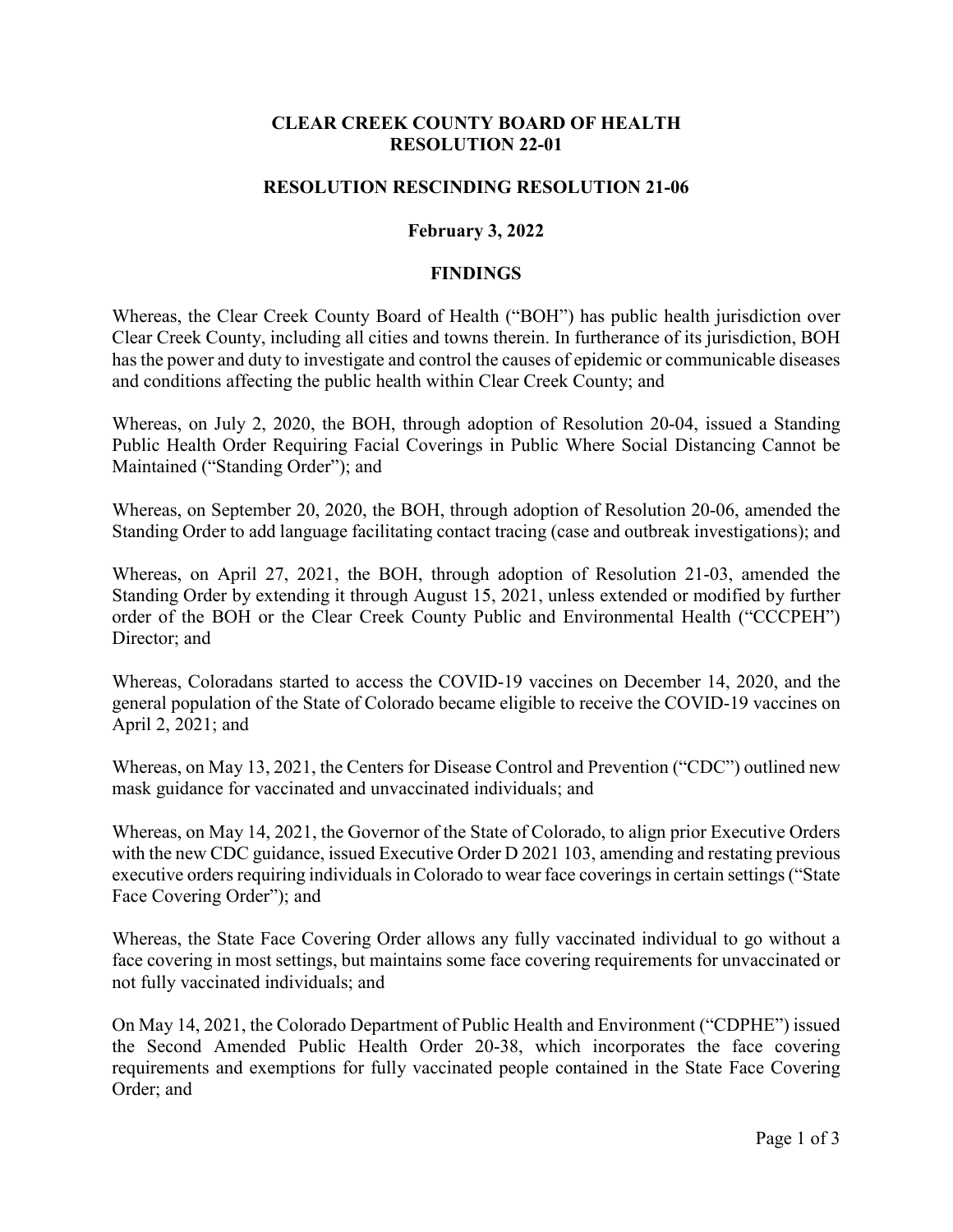Whereas, on May 20, 2021, in light of CDC guidance and resulting orders from the Governor and CDPHE, the BOH -- through adoption of Resolution 21-04 -- rescinded those portions of the Standing Order pertaining to face coverings while maintaining those portions of the Standing Order pertaining to facilitating contact tracing; and

Whereas, on December 3, 2021, as a result of a rise in hospitalizations in the State of Colorado and a high COVID-19 transmission rate, the BOH adopted Resolution 21-06, requiring face coverings in public indoor spaces and providing for contact tracing, and superseding the Standing Order in its entirety; and

Whereas, as of February 2, 2022, at least eighty percent (80%) of the eligible people in Colorado have been immunized with one dose of vaccine, and more than seventy-two 72% of eligible people in Colorado are fully immunized; and

Whereas, pursuant to Colorado regulation 6 CCR 1009-1 "Rules and Regulations Pertaining to Epidemic and Communicable Disease Control," people either treating or having knowledge of a case or outbreak of COVID-19, whether the disease is suspected or confirmed, must report the case to the state or local public health agency; and

Whereas, because State law already requires compliance with case and outbreak investigations (contact tracing), there is no need for the BOH to also maintain that requirement; and

Whereas, in consideration of the immunization rates and State law requirements relating to contact tracing, the BOH has determined that rescinding Resolution 21-06 is appropriate.

### **ORDER**

Pursuant to statutory authority granted to the BOH, the following is ordered:

- 1. Resolution 21-06 is rescinded.
- 2. Preemption and Conflicts.

a. This Order is in addition to all executive orders issued by the Governor of Colorado and all public health orders and guidance documents issued by CDPHE. If there is conflict between this Order and any executive order, CDPHE public health order or local public health order, the most restrictive order applies.

b. Nothing in this Order should be construed to preempt any other local public health orders. If there is conflict between this Order and any other local public health order, the most restrictive order applies.

3. This Public Health Order shall become effective at 11:59 p.m. on February 3, 2022.